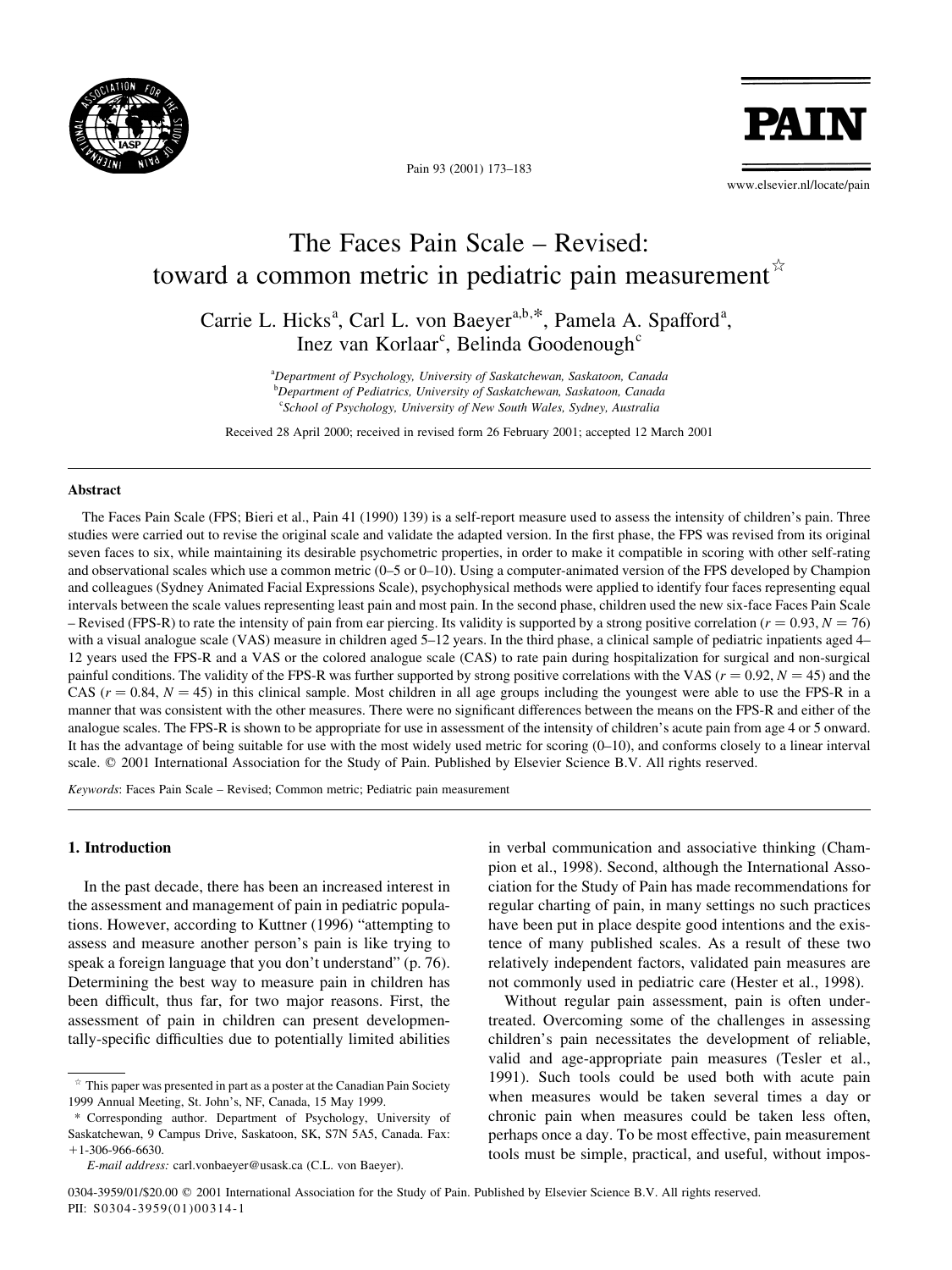ing a large burden on caregivers. Simplifying pain measurement may have multiple benefits including: (a) improved relief of pain in children; (b) decreased workload for nurses and other health care professionals related to improved patient pain relief; and (c) creation of a common pain language to facilitate communication about pain within and across settings.

#### 1.1. The need for a common metric

More than 40 published pain measures are available for use with children (Finley and McGrath, 1998). Three types of measures are typically used in health care settings to measure pain: self-report, observational and physiological. Many different metrics are used to assess pain intensity (e.g. 0 $-5$ , 0 $-10$ , 0 $-42$ , and 0 $-100$ ). In some institutions where different scales are simultaneously in use, because of the lack of a consistent practice of indicating which scale a given score refers to, it is often not possible to tell whether a recorded pain score of, say, 5, indicates severe pain (5/5), moderate pain (5/10) or minimal pain (5/100). As a result there can be significant inconsistency in how and when the measures are applied, if they are even used at all (von Baeyer et al., 1998). One way to eliminate such inconsistency would be the development of a common metric which could be used both within and across institutions. Communication of pain scores in standardized units, much like the intelligence quotient or the Celsius scale, would facilitate shared understanding of the meaning of the scores. A common metric would allow for a conventional and universal language for reporting scores, but would not be limited to a list of particular measurement instruments. It is important to note that the extent to which scores from various pain measures conform to this theoretical linear metric is a question to be answered separately for each tool and for each measurement situation (von Baeyer and Hicks, 2000).

If some consensus can be reached about the most desirable metric to be used, old measures can be adapted or new measures can be developed to fit within this framework. In order to reach a consensus, compromises will need to be made. Most self-report pain intensity measures designed for young children have four to six levels or divisions (e.g. Beyer, 1984; Hester, 1979; Whaley and Wong, 1987). On the other hand, self-report pain intensity measures designed for adults commonly have finer, more numerous divisions (e.g. the NRS-101, a common form of the numerical rating scale that provides a score from 0 to 100). Thus, if a common metric is to be adopted it will represent a compromise between the number of points necessary to measure pain intensity and applicability across the life-span (McCaffery and Pasero, 1999). Different instruments may be needed to accommodate the substantial variability across the pediatric age span, but pain intensity scored on the different instruments can be recorded on the same metric to facilitate communication.

Currently, a movement toward a consensus can be iden-

tified in that two metrics are most accepted:  $0-5$  and  $0-10$ (McCaffery and Pasero, 1999). Several pre-existing and developing systems in both research and clinical practice have become focused on these two most common metrics. For example, McCaffery and Pasero (1999) suggest a system, to be used throughout a clinical setting, that combines and standardizes a numerical rating scale and the Wong-Baker FACES scale on a  $0-10$  metric. While some observational and self-report measures already use these metrics, other measures will need to be adapted and validated.

Once measures have a shared metric, they can be more easily combined into measurement systems which employ multiple approaches, but are straightforward and simple to use. Improvement of the assessment and management of pain necessitates more user-friendly measurement tools for health care providers (Hester et al., 1998). Although there are other self-rating scales (e.g. numerical rating scales) that are already based on the  $0-5$  or  $0-10$  metric, a psychometrically sound facial expression scale would be an important addition to such a pain measurement system. Face scales are especially good for younger children because these measures are concrete and presumably easier for young children to follow, especially in the 4-8-year-old range (Champion et al., 1998). In order to use this tool, children would need the cognitive capacity to match pictures of facial expressions to their own internal state, but they would not need to be able to count or to use numbers in a categorical fashion. Children also report a preference for the faces scales, in part due to the ease of application (Champion et al., 2000).

## 1.2. Faces Pain Scale

One candidate for a simplified measurement system is the Faces Pain Scale (FPS; Bieri et al., 1990). It has several advantages over other facial expression scales. In creating this facial scale, Bieri et al. (1990) addressed the problems that had been encountered with other such scales. Specifically, they avoided the problems inherent in inclusion of smiles and tears in a pain scale: (a) the apparent confounding of affective distress with pain intensity (Champion et al., 1998; Chambers and Craig, 1998); and (b) the significantly higher pain ratings given on scales that have smiling 'no pain' faces compared with scales that have neutral `no pain' faces (Chambers et al., 1999).

The development and psychometric refinement of the FPS occurred in several stages. The result of this multistage process is a straightforward measure that allows pain intensity to be measured in young children who may have difficulty with more cognitively demanding instruments. The original version of the scale consists of seven faces increasing in pain intensity and approximating equal intervals as assessed by children (Bieri et al., 1990). It must, of course, be acknowledged that a point on such a scale has no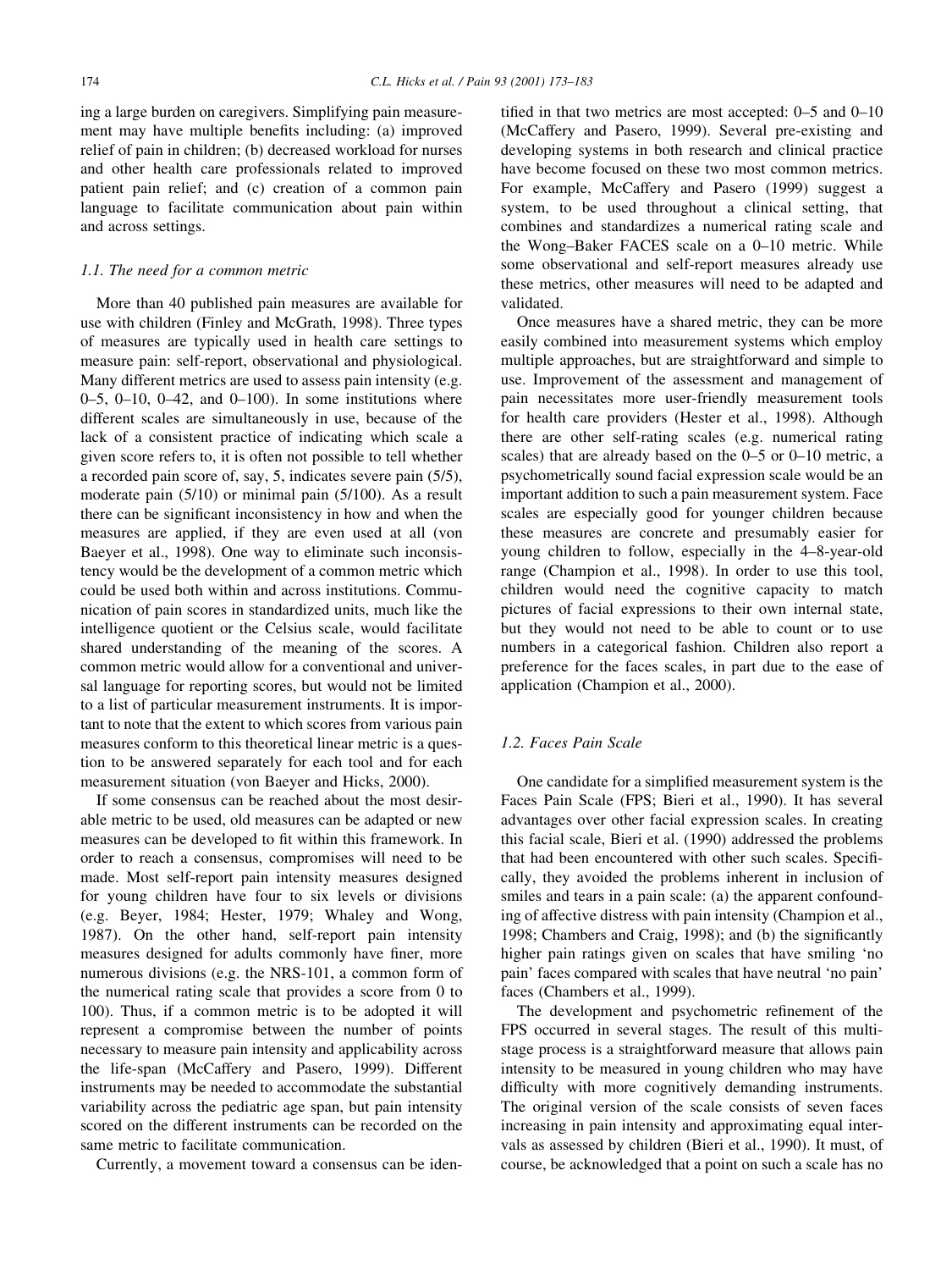absolute meaning, but is relative to the rater's experience with pain, as well as other factors.

The original version of the FPS would require adaptation as it is a seven-point scale and therefore does not lend itself easily to scaling on either a  $0-5$  or  $0-10$  metric. A revision of the scale developed by Bieri et al. (1990) will allow the scores from the FPS to be on the same metric or scale as numerical self-report and observational measures of pain. For the current adaptation of the scale, six faces were considered more advantageous than 11 because of the challenge that the larger number of faces, and consequent finer distinctions, would pose for children aged 3–5 years (Shih and von Baeyer, 1994).

The Sydney Animated Facial Expressions (SAFE) Scale developed by Champion and colleagues (Goodenough et al., 1997) is a version of the FPS which was created in other research to explore the ways in which young children apply scales to estimate pain intensity (i.e. whether or not young children have a bias for the ends of a scale; cf. Chambers and Johnston, 2001). The SAFE scale is a computer animation in which a single face varies smoothly from `no pain' to `most pain possible' faces of the FPS (through 101 frames). In Study 1, this animated form of the scale was used in combination with printed copies of the anchor points (i.e. the first and last face as designated by Bieri et al., 1990) and adults were asked to identify the four intermediate faces to be included in the six-face adaptation of the FPS.

#### 1.3. The present methodology and aim

As suggested by McGrath (1987), cross-modality matching (CMM) methodology and related techniques may be ideally suited for psychometric refinement of pain measures. In Study 1, only one modality was used (i.e. the presentation of the pain faces). Two approaches related to CMM, the estimation and production methods, are suggested when examining only one modality. In magnitude estimation, a stimulus is presented and the participant is asked to assign a number to that presentation (Luce and Krumhansl, 1988). Magnitude production reverses the procedure used in magnitude estimation, in that the participant is given a number and asked to produce a matching intensity (Falmagne, 1985). For Study 1, the method of magnitude production was considered most appropriate for this investigation, as it allowed participants to match the pain intensity represented by a face to a number. Using this technique facilitated the reduction of the number of faces in the scale, while minimizing the number of trials required to obtain reliable results. Additionally, this method was more analogous to the way the scale will later be used in clinical practice (i.e. users will be asked to select a face matching the intensity of their pain experience).

In Studies 2 and 3, the CMM method was used with children matching their ratings of pain using pain faces and line length or color gradation (i.e. the visual analogue scale (VAS) and colored analogue scale (CAS), respectively). In CMM, the task for participants is to equate the perceived strength of two stimuli from two different modalities (Stevens, 1960). An experimenter selects a series of stimuli (e.g. sounds) and measures each by physical means (e.g. decibel meter). The participant might then adjust the intensity of a light to match each presented intensity of sound and the experimenter measures the responses (e.g. photometer). Such techniques have been used successfully even with children as young as age 4 because they do not depend on the understanding of numbers or words (McGrath, 1990).

The first aim of the present research was to revise the FPS from seven faces to six faces to make it practical to score it either  $0-1-2-3-4-5$  or  $0-2-4-6-8-10$ , thereby allowing the FPS to be incorporated into a simplified pain assessment system that utilizes both self-report and observational measures employing the  $0-5$  or the  $0-10$  metric. The second aim was to evaluate the validity of the revised six-face version (Faces Pain Scale  $-$  Revised, FPS-R) by using the scale with children in actual pain situations, in both nonclinical and clinical settings. Ratings obtained on the revised scale were compared with those on the VAS which has been well-documented as a reliable and valid pain measurement tool (McGrath, 1987), and the CAS (McGrath et al., 1996).

## 2. Study 1: derivation of the FPS-R from the FPS

#### 2.1. Method

#### 2.1.1. Participants

Following the methods of Gracely et al. (1978) (see Section 2.2), a sample of 15 adults was obtained from the student population at the University of Saskatchewan. Participation was voluntary and some individuals received course credit for participating. Adults were selected for this phase because the task was considered too complex and abstract for children; however, all participants had extensive experience with children between the ages of 5 and 12. Parents, and others who had extensive exposure to children, were specifically selected because their familiarity with and demonstrated interest in children was seen as bene ficial and likely to increase the seriousness with which they would approach the task. They were informed that they were assisting in the development of a scale that would be used, in future, to measure pain in children. Participants ranged in age from 18 to 44 and included parents, coaches, swimming instructors, nannies and other caregivers, and an elementary school teacher.

## 2.1.2. Materials

The SAFE scale is a continuous computerized presentation of the FPS consisting of 101 frames with very subtle graphical differences between each frame. When presented at a speed of approximately 11 frames per second, the resulting animation is a single face changing smoothly from `no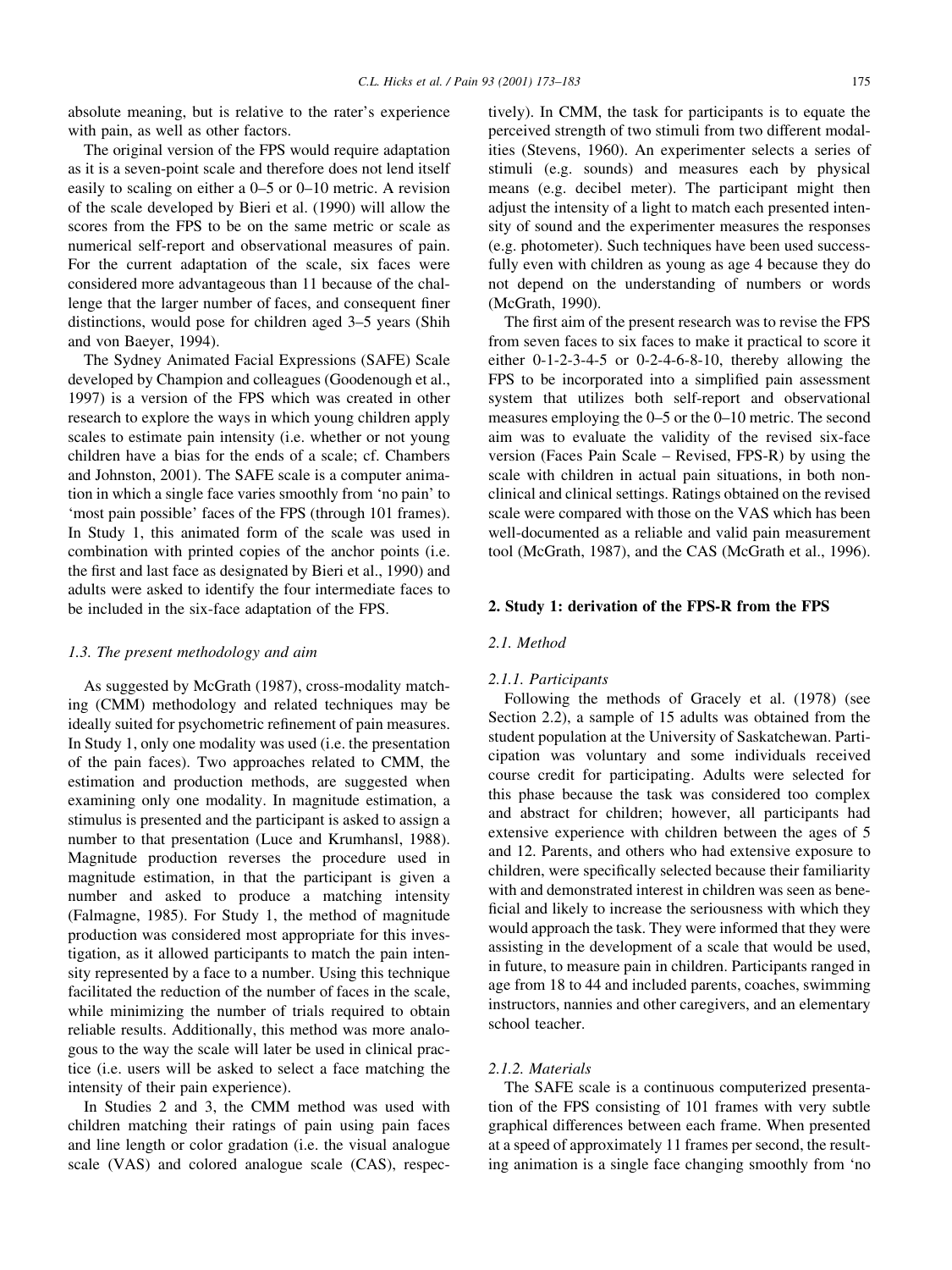pain' to `very much pain' or vice versa. Participants were not told that they were selecting faces from a 101 frame series. The SAFE scale was presented to participants on an IBM compatible PC via a software media player, with the animation controlled by depression of cursor keys on the keyboard. Pressing the left arrow key caused the face to change in the direction of less pain, and the converse for the right arrow key. Paper copies of the no pain and very much pain expressions, assigned the numbers 0 and 5, respectively, were provided and used for reference.

## 2.1.3. Procedure

Following institutional ethics approval, participants were recruited and informed consent was obtained. Participants were tested individually in a single session lasting approximately 45 min. Seated in front of a computer which displayed the SAFE scale, each participant was asked to scroll back and forth through the facial expression so that they (a) became comfortable with how to change the face, and (b) identified the range and endpoints of the scale.

Using the magnitude production method, on each trial the participant was told by the experimenter a number between the 0 and 5 endpoints (i.e.  $1, 2, 3$ , or 4) and asked to adjust the facial expression until it was perceived to correspond to that scale value of pain intensity. The numbers were given in one of five randomly generated orders. On each trial, the researcher recorded the frame number corresponding with the facial expression selected (a score of  $0-100$  inclusive), without the participant seeing the score. There were 20 trials per stimulus (i.e. the numbers 1, 2, 3, and 4) for a total of 80 trials per participant. After each trial the animation was reset by the researcher to either frame 0 or frame 100 in a counterbalanced order. The experiment began with a practice phase comprising four trials that were not included in the results analysis (i.e. one for each of the numbers  $1-4$ ).

#### 2.2. Results and discussion

Reflecting the repeated measures design, the data set consisted of 1200 data points (300 ratings for each of the four stimulus values). Mean and median rating values were calculated for each participant, for each of the four stimuli, yielding very similar values. The means (across participants) associated with scale values 1, 2, 3, and 4 were found to be 25, 44, 62 and 80, respectively. The faces corresponding with these frame numbers are represented in the FPS-R shown in Fig. 1, below the original version of the FPS.

The standard error of the mean (SEM) was calculated for each stimulus level. As Fig. 2 demonstrates, the differences in facial representations within 1 SEM were extremely subtle, providing greater confidence in the validity of the particular face chosen at each scale value. For three of the stimuli, the differences were almost impossible to discern; however, for stimulus value 1, the differences were somewhat more easily detected due to the presence/absence of a single graphical feature (i.e. small forehead furrow).

Further support for the validity of the face selected at each of the hypothetical pain intensity values is demonstrated in Fig. 3. Fig. 3 depicts the linear and non-overlapping distributions of SAFE faces selected across the four stimulus levels.

Intra-class correlation was also calculated to assess interrater agreement for the entire stimulus set. Calculation of intra-class correlation allows for an evaluation of agreement between raters when the measurements are interval, with the resulting coefficient indicating degree of concordance (Portney and Watkins, 1993). Using a two-way mixed effect



Fig. 1. Top: Faces Pain Scale (Bieri et al., 1990), scored 0 to 6. Bottom: Faces Pain Scale-Revised, scored 0-2-4-6-8-10 (or 0-1-2-3-4-5). Instructions: ªThese faces show how much something can hurt. This face [point to left-most face] shows no pain. The faces show more and more pain [point to each from left to right] up to this one [point to right-most face] - it shows very much pain. Point to the face that shows how much you hurt [right now]º.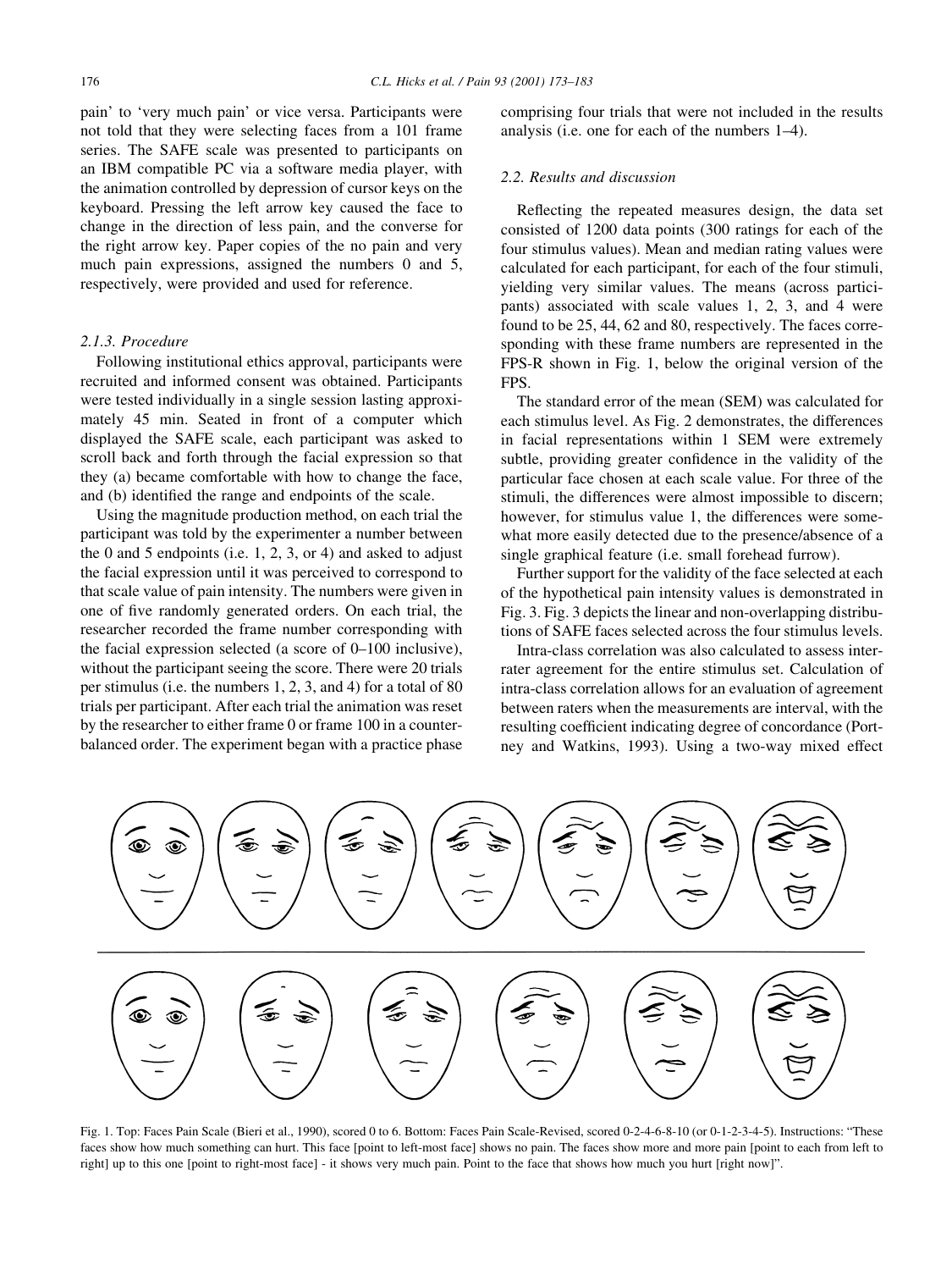

Fig. 2. Study 1: mean face selected  $(\pm 1$  SEM) by hypothetical pain intensity level for FPS-R.

model, the single measure intra-class correlation coefficient was 0.94, representing a high degree of concordance among the raters. Inter-rater correlations, calculated for each pair of raters, ranged from 0.84 to 0.99.

Rater agreement was further assessed using a method whereby the ratings of each rater were compared with those of the overall group. Strong positive correlations were found between the ratings from each participant and the overall group ratings (mean  $r = 0.97$ , range  $r = 0.91-0.99$ , all  $P < 0.001$ ). These strong positive correlations further suggest high levels of rater agreement, allowing users to have greater confidence with respect to the validity of the face chosen at each stimulus value (Uebersax, 1988, 2000).

To further demonstrate the psychometric qualities of the revised scale, a between-group comparison and post-hoc analysis were performed using a method adapted from Gracely et al. (1978). The fifteen participants were divided into two groups of five and ten individuals, respectively, with the split based on consecutive participation. This asymmetry in group size allowed for a greater number of between-group comparisons than would have been possible

with a more symmetrical division, because some analyses involved correlating individual ratings (of each individual from the larger group) with the mean of the smaller group. No significant group differences in mean (of individual median) ratings were found between Group 1 and Group 2 for any of the four stimulus values (see Table 1).

Further analyses were performed to test the relationship between the ratings of participants in Group 1 and those in Group 2. Using a method adapted from Gracely et al. (1978), with a comparable sample size, the ratings from each participant in Group 2 were compared to the mean Group 1 rating. Strong positive correlations were found between the ratings from each of the ten Group 2 members and the mean Group 1 rating (mean  $r = 0.94$ , range  $r = 0.91 - 0.99$ , all  $P < 0.001$ ).

# 3. Study 2: validation of the FPS-R with a painful procedure

Study 1 demonstrated the psychometric qualities of the six-face FPS-R by establishing the linear progression of the faces and by presenting several comparisons (both within and between groups) based on 1200 ratings by adults. The next step in the development of the FPS-R was to determine the validity of the measure with children who are experiencing `real-life' pain, namely ear piercing. The convergent validity of the FPS-R was assessed by correlating it with a VAS. As the age range selected for this phase was  $5-12$ years, possible age effects were also examined.

#### 3.1. Method

#### 3.1.1. Participants

The sample consisted of 76 children requesting ear piercing at two urban jewelry stores. The present data were obtained in conjunction with another study (Spafford et al., 2001). Children who assented to participate in the study were included only if they (a) ranged in age from 5



Fig. 3. Study 1: median face selected by hypothetical pain intensity level showing 95% confidence interval.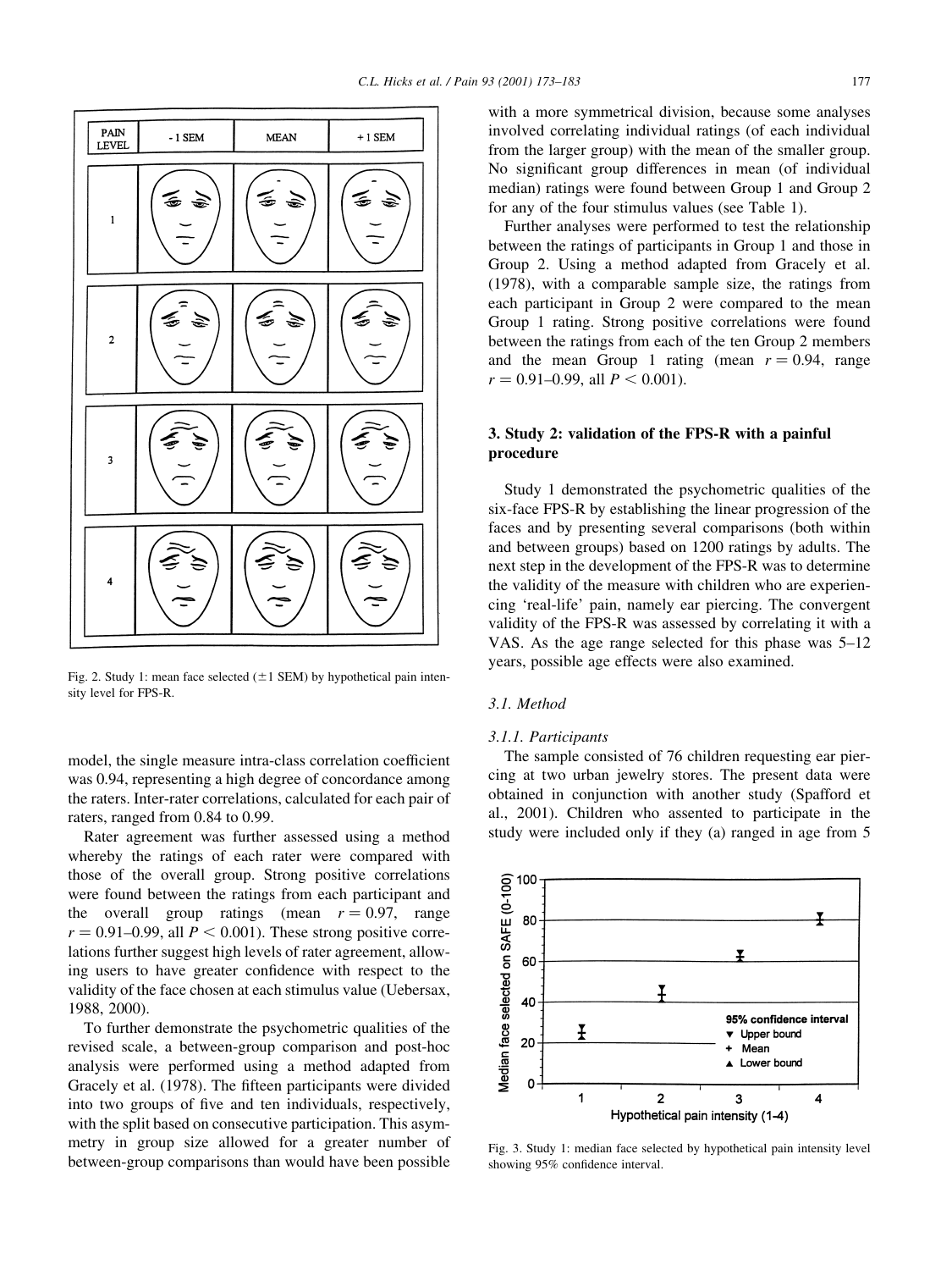| <b>Stimulus</b> | Group 1 $(N = 5)$ |           | Group 2 ( $N = 10$ ) | ANOVA $(F_{(1,13)}, P)$ |            |
|-----------------|-------------------|-----------|----------------------|-------------------------|------------|
|                 | Mean <sup>a</sup> | <b>SD</b> | Mean <sup>a</sup>    | <b>SD</b>               |            |
|                 | 25.6              | 5.22      | 24.7                 | 6.36                    | 0.08, 0.78 |
| 2               | 45.8              | 3.25      | 42.8                 | 8.24                    | 0.62, 0.45 |
|                 | 63.4              | 4.04      | 62.2                 | 4.61                    | 0.24, 0.63 |
| 4               | 78.3              | 4.84      | 81.3                 | 4.86                    | 1.23, 0.29 |

Study 1: descriptive statistics and comparison of group means by stimulus: analysis based on the method of Gracely et al. (1978)

 $^{\circ}$  Frame number (0-100) where each number represents one face on a continuum from no pain to very much pain.

to 12 years, (b) were accompanied by a parent who provided consent for their participation, and (c) were having their  $ear(s)$  pierced for the first time. Two parents declined consent for their child to participate. The age range from 5 to 12 years was selected to address concerns due to the measuring instruments (i.e. children under the age of 5 tend to use the extreme ends of the scale; Arts et al., 1994) and the experimental situation (i.e. children younger than 5 may have more difficulty in coping with the pain and at this age there is a greater likelihood that the ear piercing is not voluntary). Children over the age of 12 were not included because it has been reported that it is likely that most children of this age do not experience significant distress during ear piercing (von Baeyer et al., 1997).

The sample included 57 females and 19 males who ranged in age from 5 to 12 years, with a mean age of 7.67 years. The sample was divided into three age groups (Table 2).

#### 3.1.2. Materials

3.1.2.1. VAS. The VAS was selected as it has been consistently described as a well-validated measure of pain (e.g. McGrath, 1987). The version used here was a 200 mm scale that consisted of a single horizontal black line, with endpoints labeled 'no pain' and 'very much pain'. Each child was asked to put a mark on the line which corresponded with his or her amount of hurt or pain. The VAS was scored  $0-100$ , with 1 unit equivalent to 2 mm.

3.1.2.2. FPS-R. The FPS-R is presented in the bottom panel of Fig. 1. Each child was asked to mark the face that reflected his or her experienced pain. Again, the endpoints

Table 2

Study 2: means, standard deviations (SD), and correlations between VAS and FPS-R ratings by age group

| Age group (years) $N$ |    | VAS $(0-100)$ |      | $FPS-R (0-5)$ |      | a<br>$r_{(VAS, FPS-R)}$ |
|-----------------------|----|---------------|------|---------------|------|-------------------------|
|                       |    | Mean          | SD.  | Mean          | SD.  |                         |
| $5 - 6$               | 24 | 46.2          | 35.2 | 2.25          | 1.96 | 0.94                    |
| $7 - 8$               | 27 | 35.3          | 29.7 | 1.93          | 1.64 | 0.92                    |
| $9 - 12$              | 25 | 30.9          | 27.1 | 1.76          | 1.39 | 0.93                    |
| Total                 | 76 | 37.3          | 31   | 1.97          | 1.67 | 0.93                    |

<sup>a</sup> All  $P < 0.001$ .

were labeled `no pain' and `very much pain'. The FPS-R was scored  $0-5$ .

## 3.1.3. Procedure

Following institutional ethics approval, participants were recruited and informed consent was obtained from parents with assent obtained from their children. The data were collected in the context of a study on the effect of parental information on children's expectations of pain during ear piercing. Participants were not recruited until after they had made the decision to have the ear piercing done, so that this decision was not influenced by the research. The children requesting ear piercing and meeting the inclusion criteria were approached to participate and offered a \$4 discount off the price of ear piercing. Each participant was tested individually. Store staff tested 64 participants following training and demonstration by the third author who herself tested 12 participants. Before the ear piercing, each participant had two practice trials with the FPS-R and the VAS (two per scale), using imagined situations which helped them to become familiar with the measures. The children were given a no pain example (chewing bubble gum) and a pain example that would likely have been experienced by most participants (getting a needle) and asked to rate their pain in these situations. Also, each participant had four additional trials with the FPS-R and the VAS (two per scale), measuring expected pain from ear piercing. (These expectancy measures, included for another study, were not included in the present analyses.) Piercing was carried out simultaneously for girls (i.e. both ears were done at the same time) while all the boys elected to have only one ear pierced. Using both the VAS and the FPS-R, with the order of presentation counterbalanced across participants, the children were asked to rate how much hurt they had experienced.

## 3.2. Results and discussion

A strong positive correlation ( $r = 0.93$ ,  $P < 0.001$ ) was found between the ratings of pain intensity on the VAS and FPS-R. Fig. 4 demonstrates this relationship. Correlations between the ratings on the VAS and the FPS-R were also computed with participants divided into age groups (see Table 2). A strong positive correlation was found both over-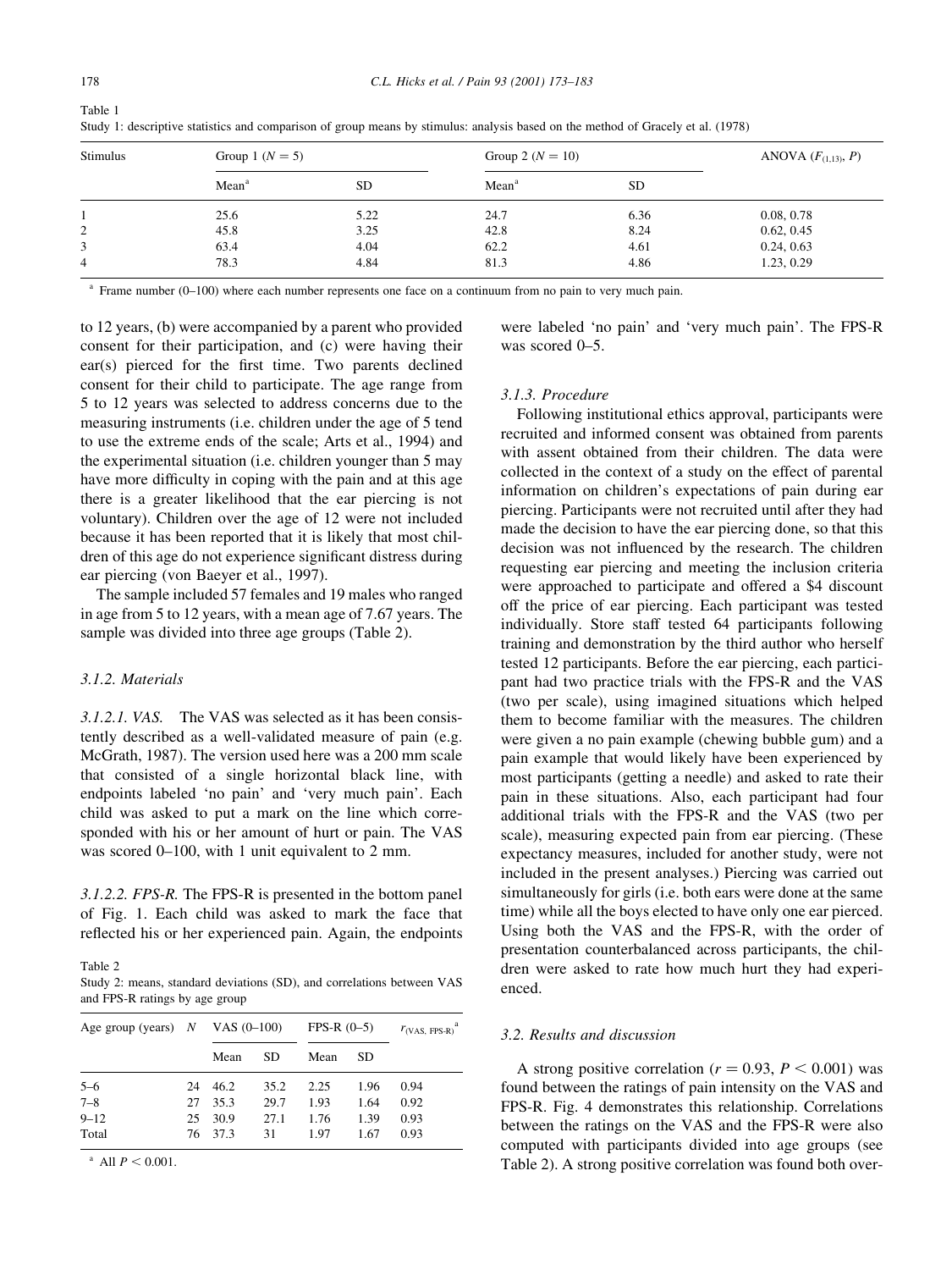

Fig. 4. Study 2: scatter plot of the relationship between FPS-R and VAS ratings of ear piercing pain in children aged 4-12 ( $r = 0.93$ ,  $N = 76$ ).

all and for each of the three age groups  $(5-6, 7-8, \text{ and } 9-12)$ years).

The FPS-R ratings of males (mean 1.7, SD 1.5) and females (mean  $2.1$ , SD  $1.7$ ) were not significantly different  $(F_{(1,74)} = 0.51, P = 0.48)$ , although it may be of interest that none of the males but seven of the females rated their pain using the highest pain intensity face (i.e. 5). (Note, however, that all the girls had two ears pierced while the boys had one ear pierced.) Similarly, the VAS ratings of males (mean 30.8, SD 27.2) and females (mean 39.4, SD 32.1) were not significantly different  $(F_{(1,74)} = 1.12,$  $P = 0.29$ ). Pain ratings were not significantly correlated with age on either FPS-R ratings ( $r = -0.19$ ,  $P = 0.10$ ) or VAS ratings  $(r = -0.12, P = 0.32)$ . However, none of the 10-, 11- or 12-year old participants rated their pain higher than a 3 on the FPS-R, while 33.3% of the 5- and 6-year-olds did so.

The strong positive correlation between the pain intensity ratings on the VAS and the FPS-R provides evidence for the concurrent validity of the new six-face instrument. Thus, the present study suggests that the FPS-R is a valid self-report measure of the pain intensity perceived by a child in an actual pain situation; however, confidence in the validity of the FPS-R is supported here only within the age range of  $5-12$  years.

Numerous previous reports (reviewed by Champion et al., 1998) suggest that some 5-year-old children may have difficulty using self-report scales such as the VAS and the FPS-R. Interestingly, the current study demonstrated that many 5-year-old children may, in fact, be able to use such measures in a reliable manner, similar to older age groups. Further investigation with a larger group is suggested to explore the utility of such self-report measures with children under 6 years.

Table 3 demonstrates a progressively increasing relationship between the VAS and FPS-R for each of the age groups. Despite the lack of age main effects, there do appear to be some age interactions. One important feature is the distribution of responses: none of the  $10-12$ -year-olds selected high pain scores (i.e. above a 3), but the full range of pain scores from face 0 to face 5 was used by participants younger than 10 years. This finding attests to the validity of the ear piercing paradigm as a useful nonclinical analogue of needle-related procedural pain (cf. Arts et al., 1994).

In the current study, three important considerations led to the choice of ear piercing pain as the real-life painful stimulus: (a) exposure to this painful stimulus is voluntary and is not initiated by the researcher; (b) the procedure is brief; and (c) the equipment and procedure are standard. Given that the FPS-R has been validated on this non-health care population, consideration must be given to the qualitative aspect of the pain. The pain experienced during ear piercing, which is a procedure usually desired and/or requested by the child, is probably different from that experienced in clinical situations. Accordingly, further validation studies should be done using the FPS-R in other populations, such as those experiencing procedural pain (e.g. venipuncture) or chronic pain (e.g. arthritis).

#### 4. Study 3: validation of the FPS-R with a clinical sample

Study 2 demonstrated the validity of the FPS-R with children who are experiencing 'real-life' but non-clinical pain. The next step in the development of the FPS-R was to determine the validity of the measure with children experiencing clinical pain. The convergent validity of the FPS-R was assessed by correlating it with the VAS and CAS. As the age range selected for this phase was  $4-12$  years, possible age effects were also examined.

#### 4.1. Method

#### 4.1.1. Participants

The participants were a convenience sample of 90 inpatients consecutively contacted at a children's hospital to

| Table 3 |  |                                                      |
|---------|--|------------------------------------------------------|
|         |  | Study 2: mean VAS score by FPS-R score and age group |

| Age group (years) | FPS-R score   |           |          |  |  |  |
|-------------------|---------------|-----------|----------|--|--|--|
|                   | $0 - 1$       | $2 - 3$   | $4 - 5$  |  |  |  |
| $5 - 6$           | 14.0 $(10)^a$ | 45.2(6)   | 87.1 (8) |  |  |  |
| $7 - 8$           | 13.0(13)      | 39.6(7)   | 72.3(7)  |  |  |  |
| $9 - 12$          | 11.0(12)      | 39.0 (10) | 83.0(3)  |  |  |  |
| Total             | 12.6(35)      | 40.8(23)  | 80.7(18) |  |  |  |

<sup>a</sup> Numbers in parentheses represent the number of children.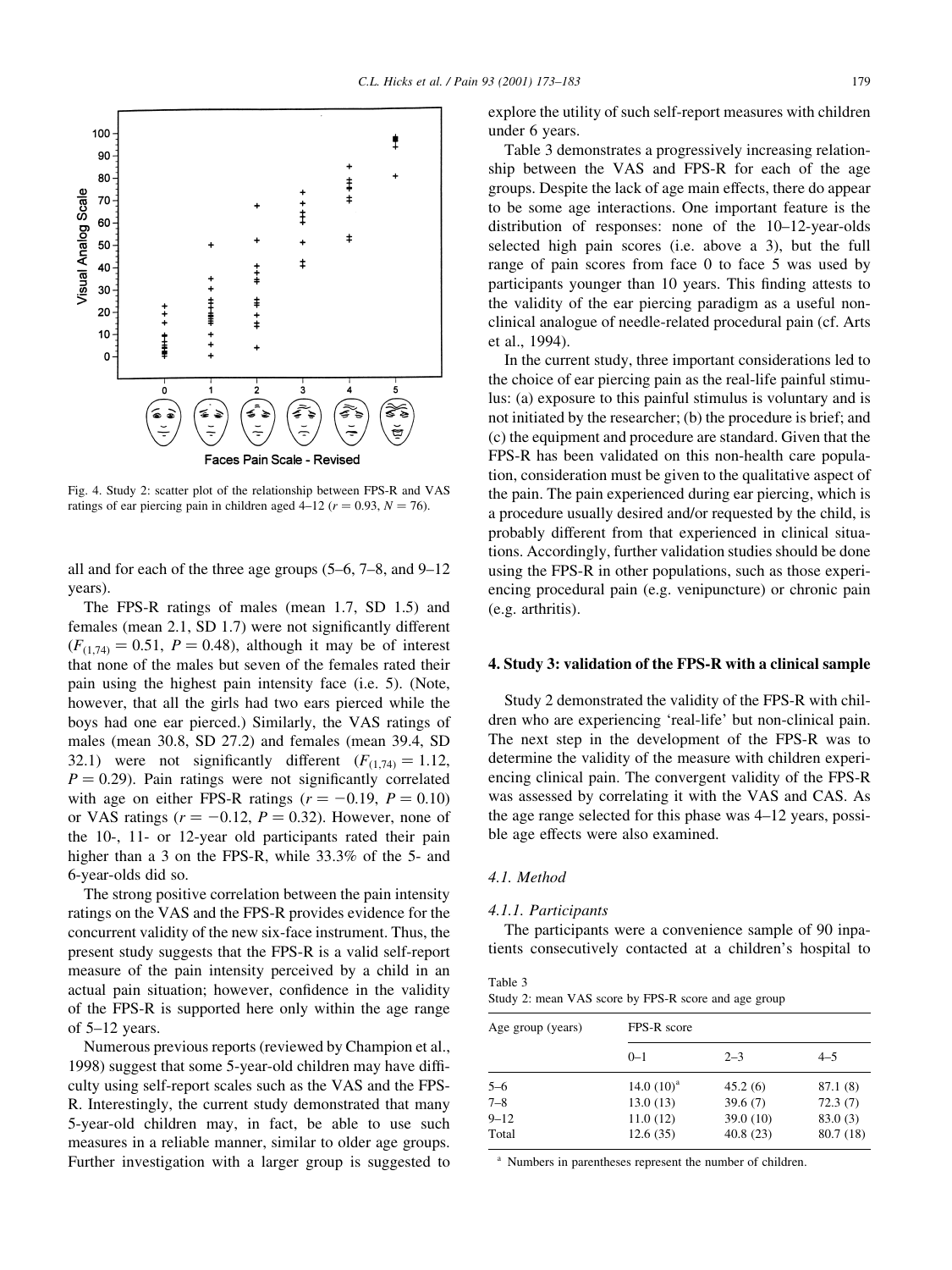participate in a study of pain measurement. Inclusion criteria specified that children were contacted for participation only if they (a) were  $4-12$  years old, (b) were accompanied by a parent who gave consent for the study, and (c) were experiencing pain either at the time of testing or since their admission to hospital. There were 47 males and 43 females with a mean age of 8.6 years (SD 2.6). The children were divided for analysis into three equal age groups, each with 30 children:  $4-6$  years,  $7-9$  years, and  $10-12$  years.

Reasons for hospitalization were for surgical treatment in 68 cases (75%) including abdominal (18), ear/nose/throat (12), orthopedic (12), urological (7), and other (19). The remaining 22 cases (25%) were hospitalized for non-surgical painful conditions: abdominal (5), respiratory (5), orthopedic/rheumatological (4), and other (8).

# 4.1.2. Materials

4.1.2.1. FPS-R. The FPS-R consisted of a card showing the six facial expressions determined in Study 1 (see the bottom panel of Fig. 1). Each face was  $25 \times 35$  mm with 13 mm between faces. Each child was asked to point to the face that reflected his or her current or recalled pain (see Section 4.1.3). The endpoints were explained as 'no pain' and 'very much pain'. The FPS-R was scored  $0-10$ .

4.1.2.2. VAS. The VAS consisted of a mechanical device with a plastic slider showing a horizontal 10 cm black line with ticks 1 cm apart (Abu-Saad et al., 1994). Each child assigned to use the VAS was asked to move the slider to the position that reflected his or her current or recalled pain. The VAS was scored  $0-10$  in increments of 0.25. The endpoints were labeled 'no pain' and 'most pain'.

4.1.2.3. CAS. The CAS consisted of a mechanical device with a plastic slider over a 143 mm long tetragon varying from narrow (10 mm) and white at the end labeled `no pain' to wide (30 mm) and dark red at the end labeled `most pain', as described by McGrath et al. (1996). The CAS was scored  $0-10$  in increments of 0.25.

#### 4.1.3. Procedure

After informed consent was obtained from the parent and child, the child was asked to estimate his or her current pain on the FPS-R, followed by either the VAS or the CAS, selected on a pre-determined random schedule. If the child was in no pain at the time, then he or she was asked to rate the worst pain recalled since admission to hospital. Thus, no ratings of 0 were obtained on the FPS-R in this study. Current pain was rated by 40 children and recalled worst pain was rated by 50 children.

Each child was randomly assigned to use either the VAS or the CAS. The CAS was used by 45 children, and the VAS was used by the other 45 children.

| Table 4                                                                |  |
|------------------------------------------------------------------------|--|
| Study 3: means, standard deviations (SD), and correlations between VAS |  |
| and FPS-R ratings by age group $(N = 45)$                              |  |

| Age group (years) $N$ |    | $FPS-R (0-10)$ |     | VAS $(0-10)$ |     | $r_{\text{(VAS, FPS-R)}}$ |
|-----------------------|----|----------------|-----|--------------|-----|---------------------------|
|                       |    | Mean           | SD  | Mean         | SD  |                           |
| $4 - 6$               | 17 | 6.6            | 3.2 | 6.7          | 3.1 | 0.93                      |
| $7 - 9$               | 14 | 4.3            | 2.3 | 3.7          | 2.4 | 0.87                      |
| $10 - 12$             | 14 | 5.3            | 2.8 | 5.2          | 3.3 | 0.90                      |
| Total                 | 45 | 5.5            | 2.9 | 5.3          | 3.1 | 0.92                      |

<sup>a</sup> All  $P < 0.001$ .

#### 4.2. Results and discussion

Pearson correlations between the FPS-R and the CAS and between the FPS-R and the VAS for the three age groups are presented in Tables 4 and 5, and a scatter plot collapsing across age groups and forms of analogue scale is shown in Fig. 5. The correlations between the FPS-R and both of the analogue scales exceeded a common conventional standard  $(r > 0.70)$  for all three age groups.

As seen in Tables 4 and 5, mean scores on the FPS-R were similar to those on the analogue scales. Comparisons of the means using paired *t*-tests were non-significant for comparisons at the three age groups (4–6 years,  $t_{29} = 1.58$ ,  $P = 0.12$ ; 7-9 years,  $t_{29} = 0.74$ ,  $P = 0.47$ ; 10-12 years,  $t_{29} = 0.26, P = 0.80$ .

Correlations between the FPS-R and analogue scales were computed separately by year for the 22 children in the youngest age group. These were as follows: 4-yearolds,  $r = 0.86$ ,  $N = 9$ ; 5-year-olds,  $r = 0.84$ ,  $N = 11$ ; 6year-olds,  $r = 0.94$ ,  $N = 10$ . Even among the youngest children in the sample there was evidence of usage of the FPS-R and analogue scales in a consistent and reliable manner.

The correlations for the youngest age group might have been inflated by the well-documented tendency for young children to select the extremes on scales (Chambers and Johnston, 2001). To the extent that children selected a score of 10 on both the FPS-R and the analogue scales as a matter of response bias rather than a considered self-assessment of pain severity, the correlation would give an inflated estimate of the concurrent validity. (The proportions of chil-

Table 5

Study 3: means, standard deviations (SD), and correlations between CAS and FPS-R ratings by age group  $(N = 45)^{a}$ 

| Age group (years) $N$ |    | $FPS-R (0-10)$ |     | $CAS (0-10)$ |           | b<br>$r$ <sub>(CAS</sub> , FPS-R) |
|-----------------------|----|----------------|-----|--------------|-----------|-----------------------------------|
|                       |    | Mean           | SD  | Mean         | <b>SD</b> |                                   |
| $4 - 6$               | 13 | 6.9            | 3.6 | 5.7          | 3.5       | 0.84                              |
| $7 - 9$               |    | 16 4.5         | 2.5 | 4.6          | 2.7       | 0.80                              |
| $10 - 12$             | 16 | -4.0           | 2.5 | 4.2          | 2.5       | 0.91                              |
| Total                 | 45 | 5.0            | 3.1 | 4.8          | 2.9       | 0.84                              |

<sup>a</sup> CAS and VAS (Table 4) were collected from separate samples.  $^{\rm b}$  All  $P < 0.001.$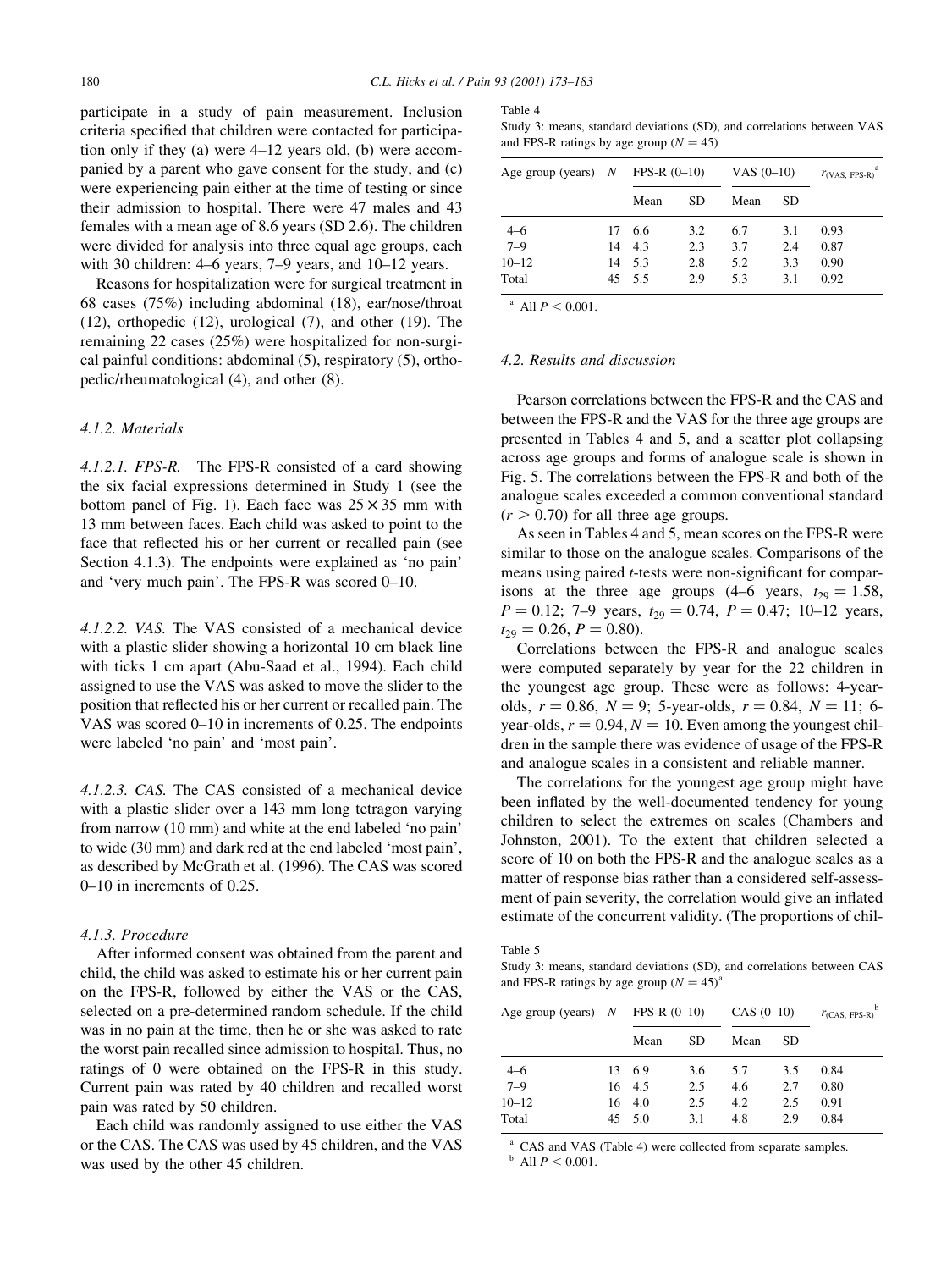

Fig. 5. Study 3: sunflower plot of the relationship between FPS-R and analogue scale ratings of clinical pain in hospitalized children aged 4-12  $(r = 0.88, N = 90)$ . CAS  $(N = 45)$  and VAS  $(N = 45)$  scores are combined. Each 'petal' represents one case. The solid line shows linear regression best fit; the dashed line shows the ideal relationship between the FPS-R and analogue scales.

dren who rated their pain at 10 on both the FPS-R and either analogue scale were 27, 3, and 3% in the youngest, middle and oldest age groups, respectively.) In order to test for this effect, an analysis was carried out dropping all children in the youngest age group who scored 10 on both the FPS-R and either analogue scale. The correlation between the FPS-R and the analogue scales remained strong  $(r = 0.79)$ ,  $N = 22$ ) (in comparison with  $r = 0.87$ ,  $N = 30$  when all children in the youngest age group were included), indicating that young children's tendency to select extremes did not have a major contaminating effect on these concurrent validity estimates.

Children who were in no pain at the time of data collection were asked to rate instead their recalled worst pain during the current hospitalization. Correlations between the FPS-R and the analogue scales were similar for current  $(r = 0.86, N = 40)$  and recalled  $(r = 0.84, N = 50)$  pain. Recalled worst pain was significantly more severe (FPS-R: mean 6.6) than current pain (mean 3.6;  $t_{88} = 5.3$ ,  $P < 0.001$ ).

The original FPS (Bieri et al., 1990) has been extensively validated in clinical studies, and has consistently shown strong correlations with other measures of pain such as the VAS (e.g. Goodenough et al., 1999). The present data show that the FPS-R, like the FPS, exceeds conventional requirements for validity of research tools (e.g.  $r > 0.70$ ) in a sample of pediatric patients selected for pain who used the full range of the scales to describe their pain intensity. The results are consistent with those of Study 2 in showing excellent inter-scale agreement even in the youngest age group, which included children as young as 4 in the present study.

#### 5. General discussion

The goal of the present research was to contribute to (a) the improvement of pain measurement methods used in pediatric populations and (b) the development of a common metric. In Study 1, a six-face adaptation of the FPS was developed for potential inclusion in a simplified system of pain assessment based on a  $0-5$  or  $0-10$  metric.

There are several reasons for choosing a face scale, and specifically the FPS, for adaptation to a common metric. Face scales are generally preferred, especially by younger children, to visual analogue, word descriptor, and other types of scales (e.g. Champion et al., 2000). Among the various face scales, the FPS (Bieri et al., 1990) has the advantages of having no smiling face and no tears, thus avoiding the confounding of affect and pain intensity and other complicating effects of these anchors (Chambers and Craig, 1998; Champion et al., 1998).

The notion of "potential provider burden" (Hester et al., 1998, p. 194) appears to be an issue both in using measures routinely and/or introducing new systems. According to Hester et al. (1998), nurses who are typically on the 'front lines' in treating children's pain have concerns about the amount of time that a measurement tool may add to their schedules. Another concern for nurses is that measuring pain routinely is not easy to do on every child, and even if it is done, there is no guarantee that other nurses treating the same child will be consistent in their measurement. Finally, Hester et al. (1998) describe a lack of enthusiasm by some health care professionals with regard to self-report tools; they would rather use their own judgments without asking the child.

These concerns of health care professionals may be allayed to some extent by the adoption of a common metric. The simplified system suggested by von Baeyer et al. (1998) is one example of applying the common metric in practice: it incorporates a numerical self-rating scale for older children and adolescents, the FPS-R for younger children, and behaviorally anchored global rating scales for children unable to provide a meaningful self-report; all are based on a 0±10 common metric. Measures based on a common metric can be designed to be time-effective and simple to use and to facilitate consistency between users. According to Hester et al. (1998), when introducing new systems or methods, the ªsimplicity of the innovation is essential for more rapid adoption" (p. 194).

Despite the potential simplicity of the suggested simpli fied system (and similar systems) and the incorporation of a common metric, clinical adoption of such methods is a difficult process requiring both health care professional and organizational acceptance (Hester et al., 1998). In part, it would require endorsement of the proposition that by adopting such a system, nurses and other health care professionals may, in the long run, reduce rather than increase their workload. If pain is monitored systematically and efficiently, and therefore managed more adequately,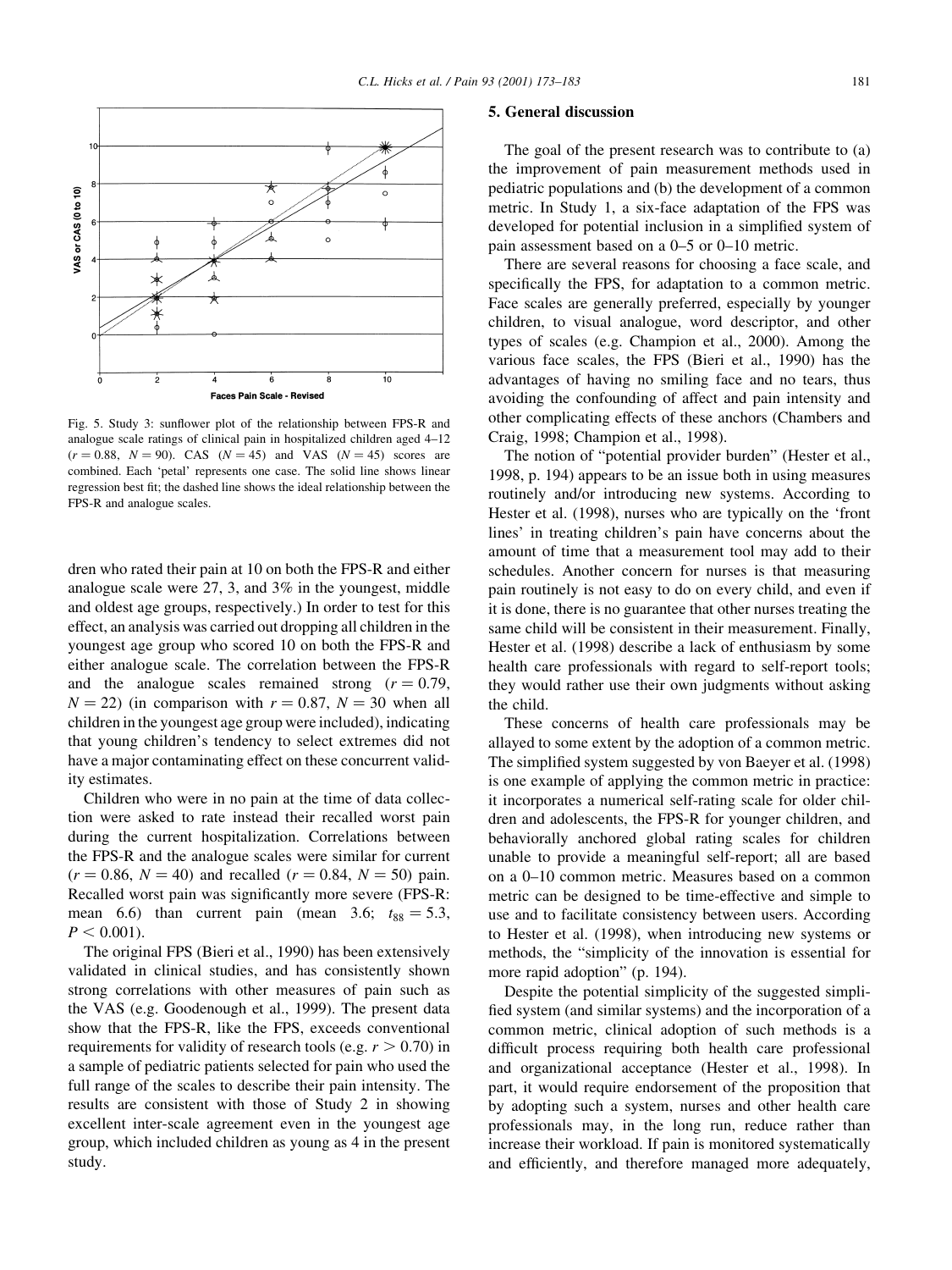then one could imagine that overworked nurses would have to deal with less distress and fewer demands. Treating pain as a 'fifth vital sign' for regular charting has been suggested as a way to facilitate the adoption of pain measurement systems, with an emphasis on ameliorating provider burden (World Health Organization, 1998).

The main benefit of developing the FPS-R is that the measure can now be used in either a  $0-5$  or a  $0-10$  system, both of which are candidates for the `common metric'. As McGrath (1999) put it, alluding to the notion of number bias, "0-to-6 does not make sense to us, but 0-to-5 does." According to Baird and Noma (1978), people have systematic biases with numbers which can subtly affect behavior, and multiples of 5 and 10 are clearly favored. By adapting the FPS to a metric that is clearly favored and is used in other pain scales, there is the potential of increased use of the scale, as people prefer to use things that `make sense'. A recent survey of health care providers subscribing to a pediatric pain internet mailing list showed strong support for use of a common metric in pediatric pain assessment. A  $0-10$  scale was strongly favored over all alternatives  $(0-4, 1)$  $0-5$ ,  $0-100$ , and others) as the standard metric to be used for various ages, instruments, and sources of pain report (von Baeyer and Hicks,  $2000$ . Given that the  $0-10$  metric is favored, it is important to note that the FPS-R can be recorded as  $0-10$ , as demonstrated in Study 3, with no loss of its desirable psychometric properties.

Young children often encounter difficulty in using selfreport measures. However, checks can be done to determine the suitability of a measure for a particular child. McGrath (1990) suggested a method for checking an individual child's capacity to use the VAS in a valid fashion. In this method, referred to as calibration, a correlation is computed between the child's VAS ratings of the diameters of printed circles and the actual diameters; if the correlation exceeds a criterion (e.g.  $r > 0.70$ ) then the child is considered to be able to use the VAS reliably. Similarly, one can carry out an informal check of whether a particular young child (i.e. 5 years and under) is able to use the FPS-R by asking for ratings of pain in three to five hypothetical situations representing a range from no pain to severe pain. A criterion of capacity to use the instrument would be reached if the FPS-R scores correspond to the predicted order of stimulus intensity for the respective hypothetical situations.

Several important directions for future study are highlighted in the present work. An important next step in the validation of the FPS-R is applying it more widely with children who are experiencing procedural and diseaserelated pain. Investigations are also warranted to establish `calibration' methods to determine whether individual children are able to use the FPS-R in a valid and consistent manner. The words used to explain the scale, particularly the top anchor (e.g. very much pain vs. most pain possible), may have an important influence on how the scale is understood and applied by children, and this requires experimental study. Finally, an important direction for future research will be assessing the improved clinical outcomes due to implementation of regular pain assessment using the FPS-R and other methods. In the long term, these research directions will lead to improved assessment and management of pain in pediatric populations.

## Acknowledgements

The authors would like to acknowledge the contributions of Duc Trieu (Faculty of Medicine, University of New South Wales), who was responsible for developing the 101 faces (from the original seven of the FPS) for the SAFE scale, and Robert Kovacic, who did the programming and Windows 95 applications. The contributions of Louise Alexitch, Tammy Marche, Kellie Hadden and Stephen Shaw are acknowledged. We would also like to express our appreciation to the staff of Ardene's for their commitment to, and assistance with, this project.

#### References

- Abu-Saad HH, Pool H, Tulkens B. Further validity testing of the Abu-Saad Paediatric Pain Assessment Tool. J Adv Nurs 1994;19:1063-1071.
- Arts SE, Abu-Saad HH, Champion GD, Crawford MR, Fisher RJ, Juniper KH, Ziegler JB. Age-related response to lidocaine-prilocaine (EMLA) emulsion and effect of music distraction on the pain of intravenous cannulation. Pediatrics 1994;93:797-801.
- Baird J, Noma E. Fundamentals of scaling and psychophysics. New York: Wiley, 1978.
- Beyer JE. The Oucher: a user's manual and technical report. Evanston, IL: Hospital Play Equipment, 1984.
- Bieri D, Reeve R, Champion G, Addicoat L, Ziegler J. The Faces Pain Scale for the self-assessment of the severity of pain experienced by children: development, initial validation and preliminary investigation for ratio scale properties. Pain 1990;41:139-150.
- Chambers C, Craig KD. An intrusive impact of anchors in children's faces pain scales. Pain 1998;78:27-37.
- Chambers C, Johnston C. Developmental differences in children's use of pain rating scales. J Pediatr Psychol 2001 in press.
- Chambers C, Giesbrecht K, Craig KD, Bennett S, Huntsman E. A comparison of faces scales for the measurement of pediatric pain: children's and parents' ratings. Pain 1999;83:25-35.
- Champion GD, Goodenough B, von Baeyer CL, Thomas W. Measurement of pain by self-report. In: Finley GA, McGrath PJ, editors. Measurement of pain in infants and children, Seattle, WA: IASP Press, 1998, pp. 123±160.
- Champion GD, Goodenough B, Wu E, Chua K, Taplin JE, Ziegler JB. Children's self-report of pain intensity using six different scale types. Paper presented at the Seventh International Symposium on Pediatric Pain, June 2000, London.
- Falmagne J. Elements of psychophysical theory. Oxford: Clarendon Press, 1985.
- Finley GA, McGrath PJ. Measurement of pain in infants and children. Seattle, WA: IASP Press, 1998.
- Goodenough B, Champion GD, von Baeyer C, Ziegler JB. Facial expression scales for self-report of pain by children: rationale, validity and utility. Paper presented at the Fourth International Symposium on Pediatric Pain, July 1997, Helsinki.
- Goodenough B, Thomas W, Champion GD, Perrott D, Taplin JE, von Baeyer CL, Ziegler JB. Unravelling age effects and sex differences in